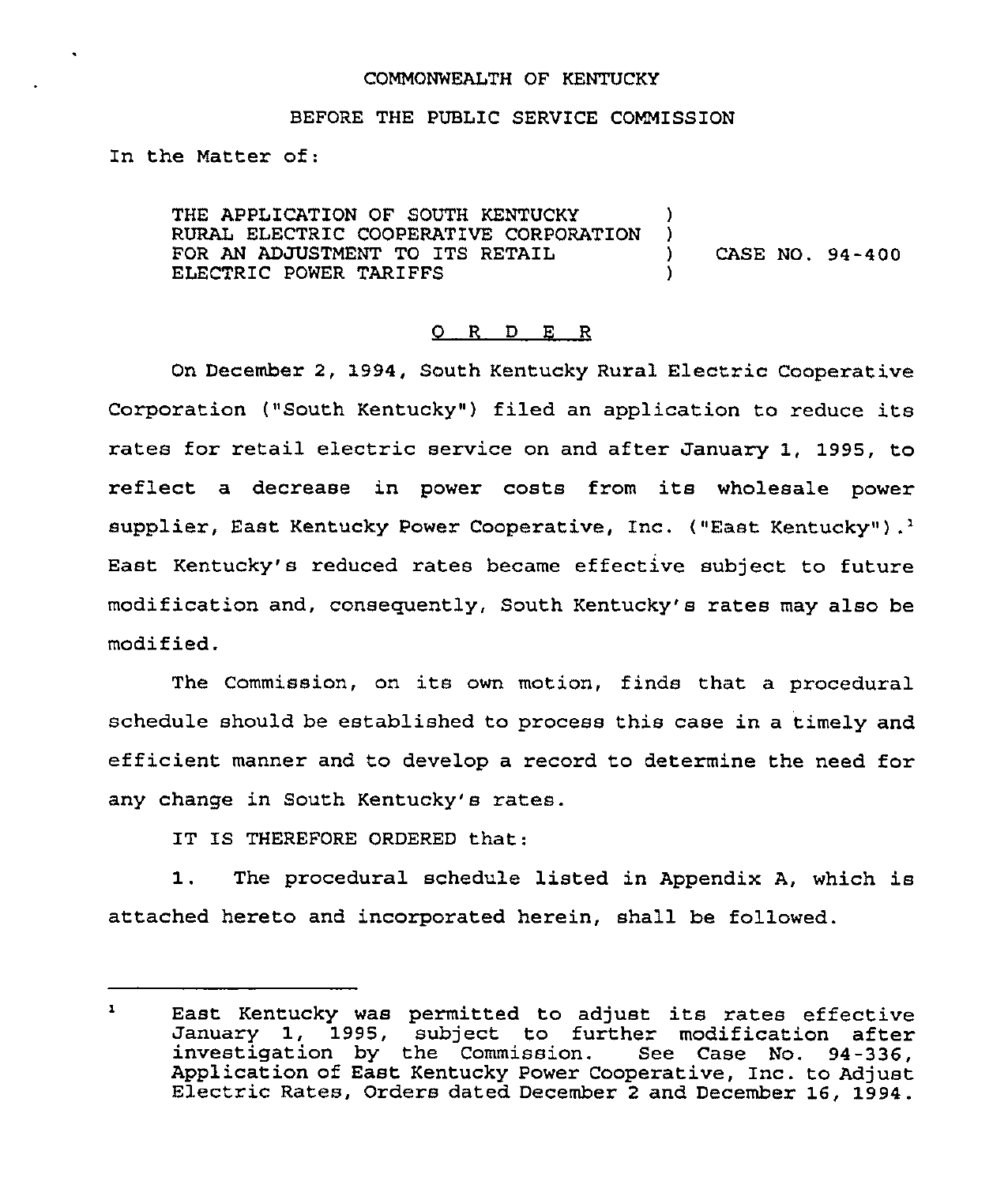2. All requests for information and responses thereto shall be appropriately indexed. All responses shall include the name of the person who will be responsible for responding to questions related to the information, with copies to all parties of record and 10 copies to the Commission.

3. South Kentucky shall give notice of the scheduled hearing in accordance with the provisions set out in 807 KAR 5:011, Section  $-8(5)$ . At the time the publication is requested, South Kentucky shall forward a duplicate of the notice and request to the Commission.

4. Notions for extensions of time with respect to the schedule herein shall be made in writing and will be granted only upon a showing of good cause.

5. Nothing contained herein shall prevent the Commission from entering further Orders in this matter.

Done at Frankfort, Kentucky, this 13th day of January, 1995.

PUBLIC SERVICE COMMISSION

the Commission

Executive Director